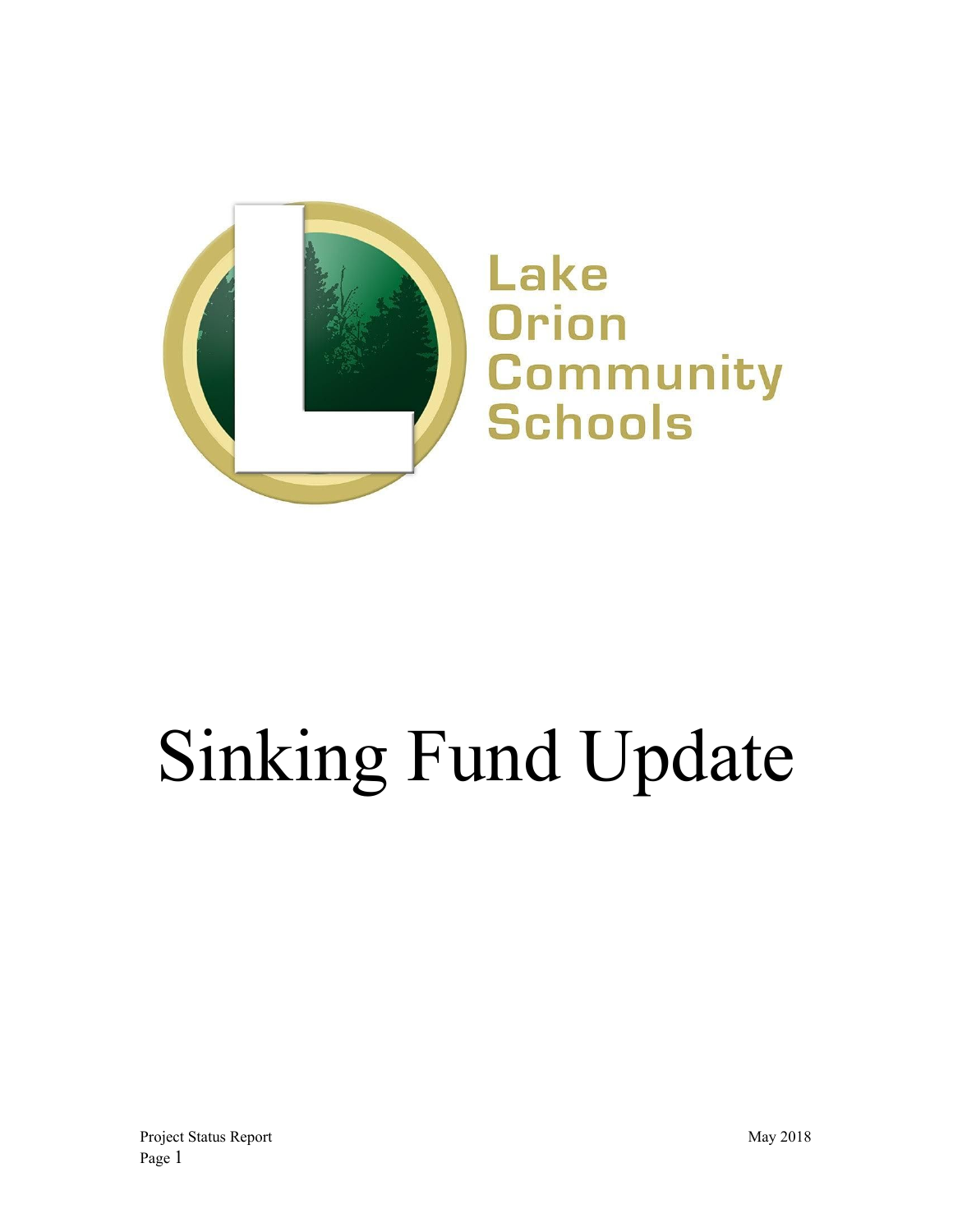# **Project Progress Photographs- May 2018**



High School- Track Surface Demo<br>High School- Track Surface Demo





High School - High Jump Installation High School - New Long Jump Preparation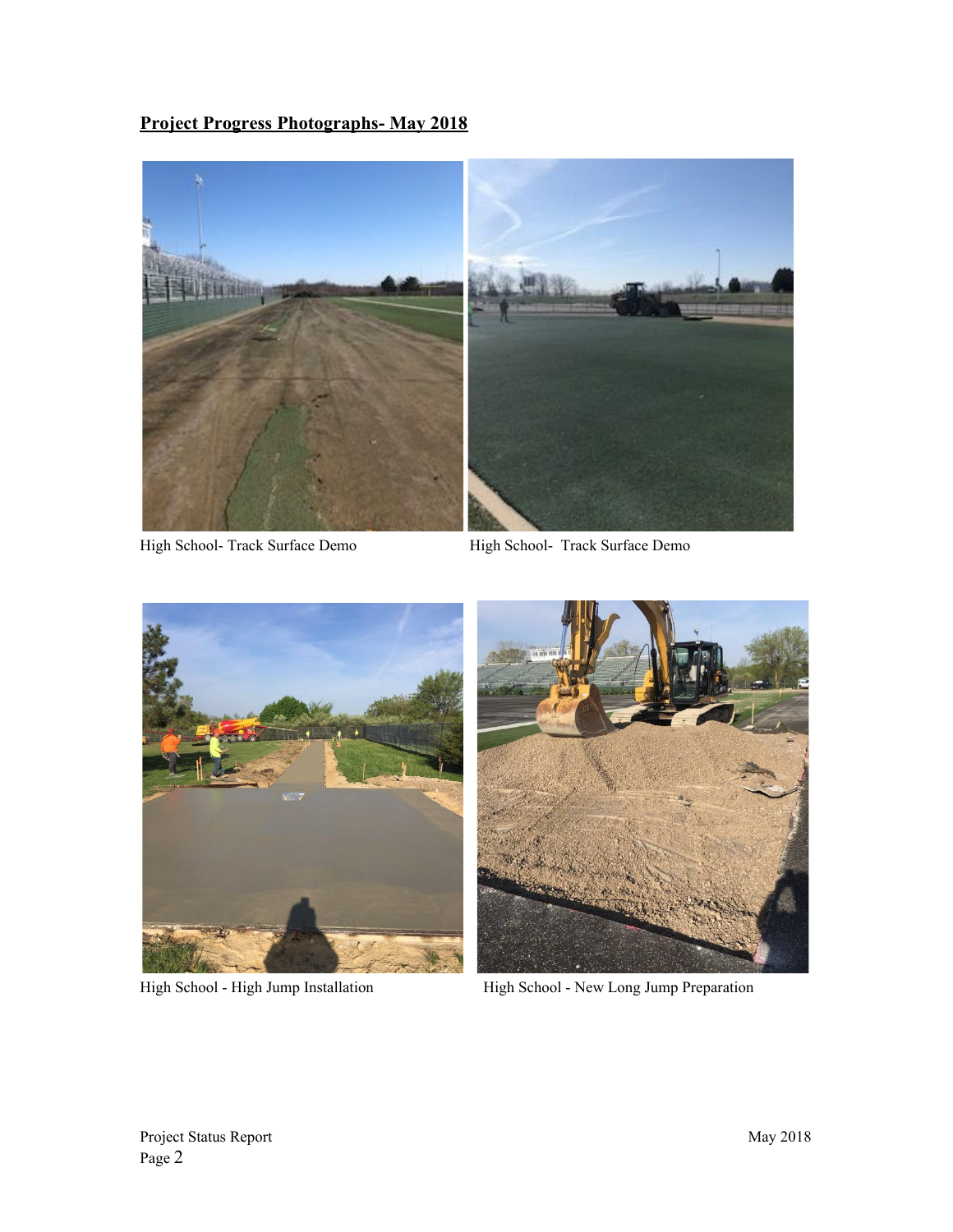



High School- Turf and Goal Post Removal High School- Old Goal Post Footing



High School- Ticket Booth Foundation .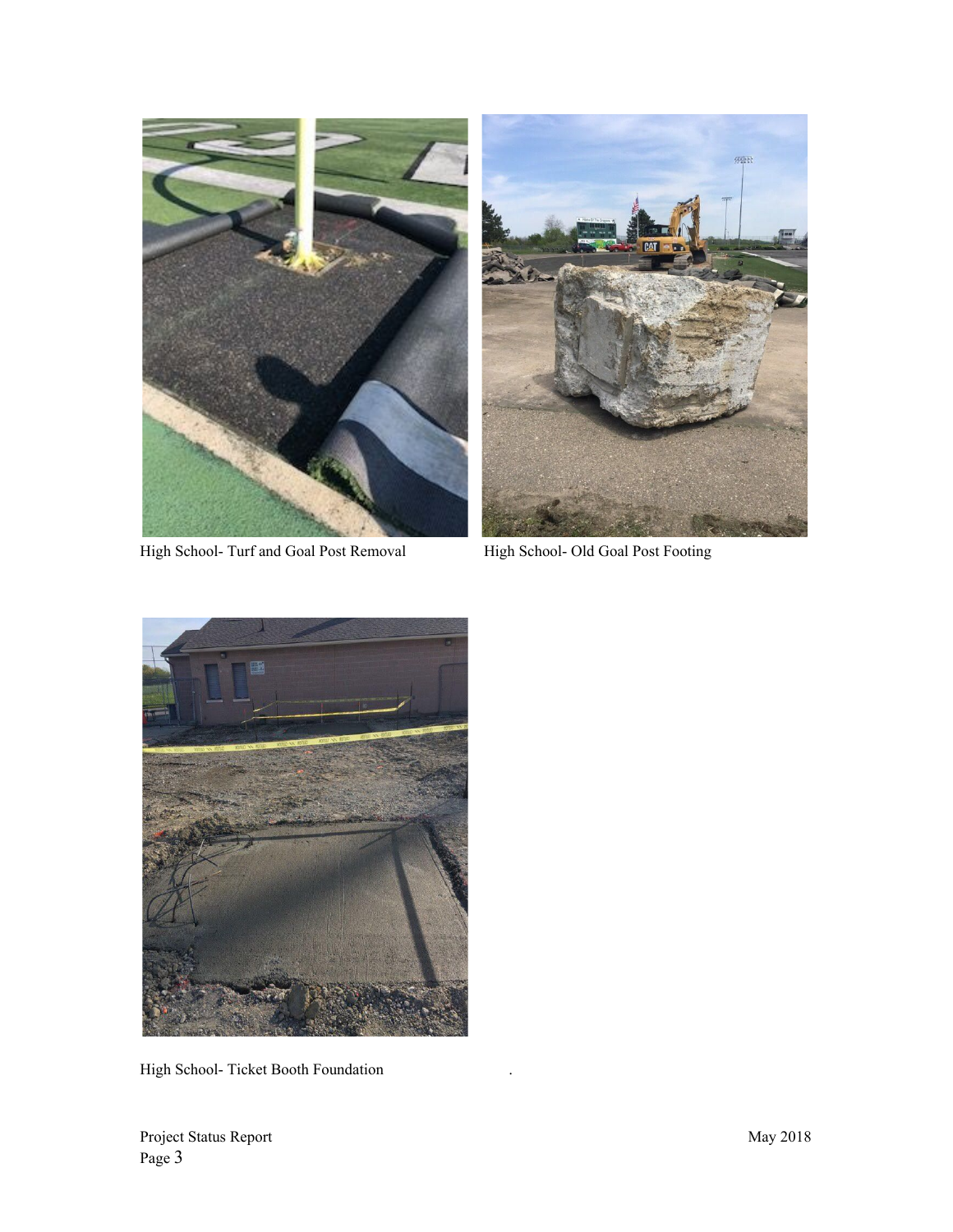## **Current Project Status**

#### **High School**

- $\triangleright$  High School-Stadium Renovations- On February 28, 2018, the school board approved Bid Pack 4- Stadium Renovations. This package includes replacing the Turf and Track as well as making improvements to the site with new ticket booths, fencing, trees and benches. Work was started on Tuesday May 1, 2018.
- $\triangleright$  Ticket booth foundations have started
- $\triangleright$  The mason has mobilized and brick is on site
- $\triangleright$  Installation of the track events are in progress
- $\geq$  LED Pilot Project in the 400 wing is complete and we are working on bid specifications

#### **Paint Creek**

 $\triangleright$  Drainage improvements around the exterior of the media center.

#### **Miscellaneous**

 $\triangleright$  Warranty Work- some of the concrete replacement that took place last year will be replaced this summer due to problems with the top of the concrete flaking.

#### **Previous Project Status**

- ➢ Carpenter Elementary- Project- Chiller Replacement, 99% complete awaiting owner training.
- $\triangleright$  Lake Orion High School- Project- Replacement of 6 heating boilers and 2 domestic hot water boilers with heat exchangers, replacement of 2 Chillers. 99% complete awaiting owner training on the new chillers.
- ➢ Scripps Middle School- Project- Replaced 3 heating boilers. Drainage Improvement- Added new drain tile to handle stormwater that has made its way into the back of the building. Project is complete.
- $\triangleright$  Orion Oaks- Project- Replaced 3 heating boilers with 2 heating boilers, project is complete.
- $\triangleright$  Lake Orion High School- Carpet replacement is complete. Paving and concrete replacement is complete. Additional ADA ramps are complete. Replace Auditorium stage rigging.
- $\triangleright$  Orion Oaks Elementary- Carpet and LVT replacement is complete. Paving and concrete is complete. Playground fencing is complete. Roof- the shingle replacement is complete. The stage floor was refinished. Gym floor renovation is complete.
- ➢ Paint Creek Elementary- Parent drop off sidewalk extension is complete. Gym floor renovation is also complete.
- $\triangleright$  Blanche Sims Elementary- Concrete and paving is complete.
- $\triangleright$  Stadium Drive Elementary- Concrete and paving work is complete. Roof work is complete. We added a dumpster enclosure. Replaced two light pole bases in the East parking lot.
- $\triangleright$  Waldon Middle School- Asphalt work is complete. Installation of a concrete pad for the Royal Oak Recycling dumpsters is complete.
- $\triangleright$  Carpenter Elementary-Roof work is complete. Asphalt and concrete work is complete. We are planning to replace a small area of concrete at the entrance over the summer 2018.
- ➢ Stadium Drive Roadway- Asphalt and concrete work is complete.
- $\geq$  Oakview Middle School-Sidewalk replacement is complete.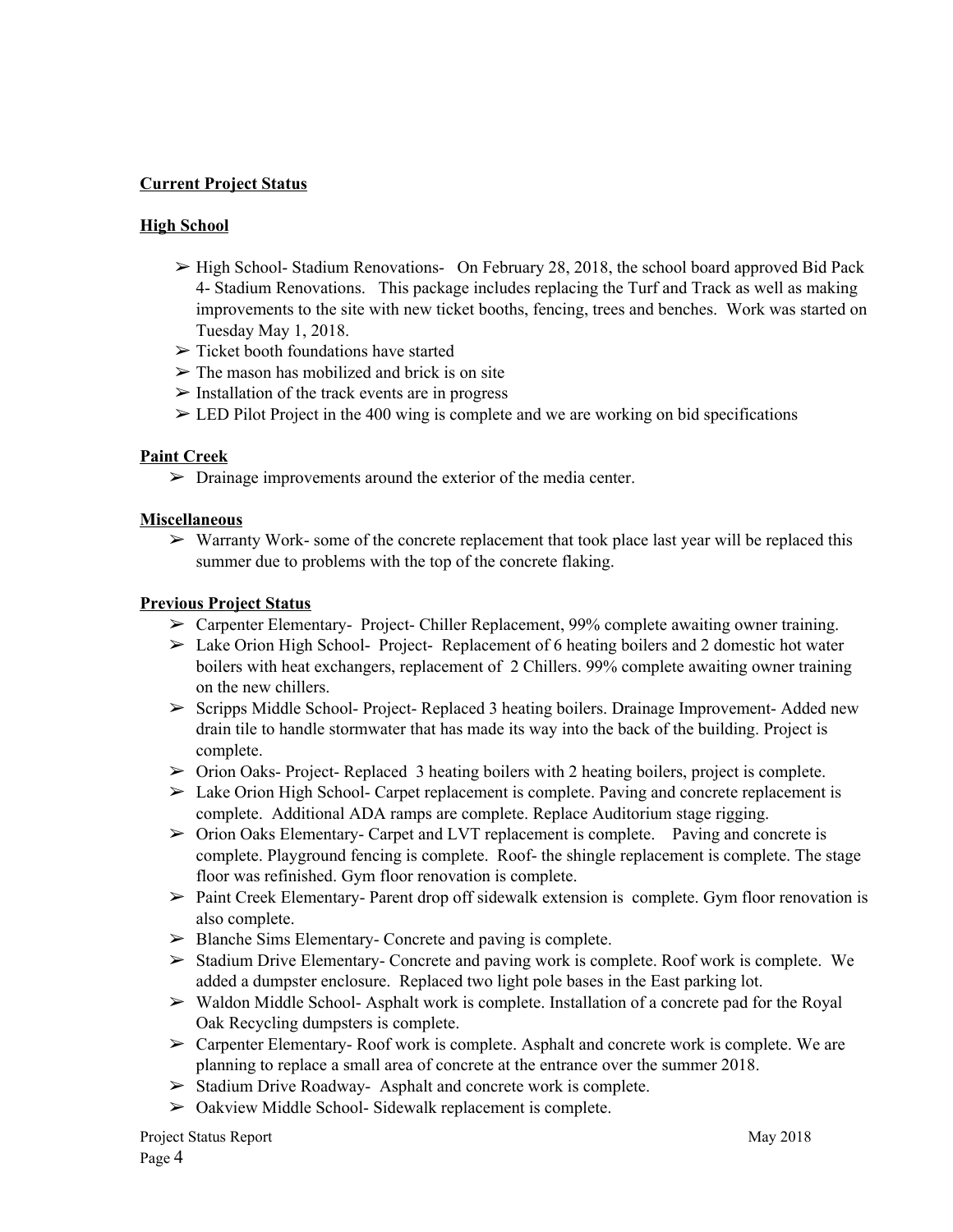- $\triangleright$  CERC Roof work is complete.
- ➢ Football field storage building- Shingle replacement is complete. The Soccer Press Box, also received a new roof.
- $\triangleright$  Moose Tree- Deck repairs are complete.

#### **Schedule Status – Look Ahead 2019**

- ➢ Projects will include replacing and retrofitting lighting fixtures with LED lighting.
- ➢ Replacement of Chillers
- ➢ Replacement of Boilers
- ➢ Parking Lot and Sidewalk Improvements
- ➢ Carpet Replacement
- ➢ Restroom Renovations

#### **Budget Status**

Projects are on schedule and to date contingencies and allowances associated with these projects, have fallen within our established estimates for this phase of construction.

|                                                 | <b>Bid Pack 1- Interior Renovations- HS, Orion Oaks, Paint Creek</b> |              |
|-------------------------------------------------|----------------------------------------------------------------------|--------------|
| <b>Awarded Contract -</b>                       | \$1,248,981.00                                                       |              |
|                                                 | Actual Contract - \$1,211,976.70                                     |              |
|                                                 | Under Budget -                                                       | \$37,004.30  |
| <b>Bid Pack 2- Paving and Site- 9 Locations</b> |                                                                      |              |
| <b>Awarded Contract -</b>                       | <u>\$1,842,759.00</u>                                                |              |
|                                                 | <b>Actual Contract - \$1,631,483.20</b>                              |              |
|                                                 | <b>Under Budget -</b>                                                | \$211,275.80 |
| <b>Bid Pack 3- Mechanical Upgrades</b>          |                                                                      |              |
| <b>Awarded Contract -</b>                       | \$1,675,250.00                                                       |              |
|                                                 | *Actual Contract - \$1,675,250.00                                    |              |
|                                                 | *Estimated Under Budget -                                            | \$50,000.00  |
| <b>Bid Pack 4- Stadium Renovations</b>          |                                                                      |              |
| <b>Awarded Contract-</b>                        | \$1,858,596.00                                                       |              |
|                                                 | *Actual Contract-TBD                                                 |              |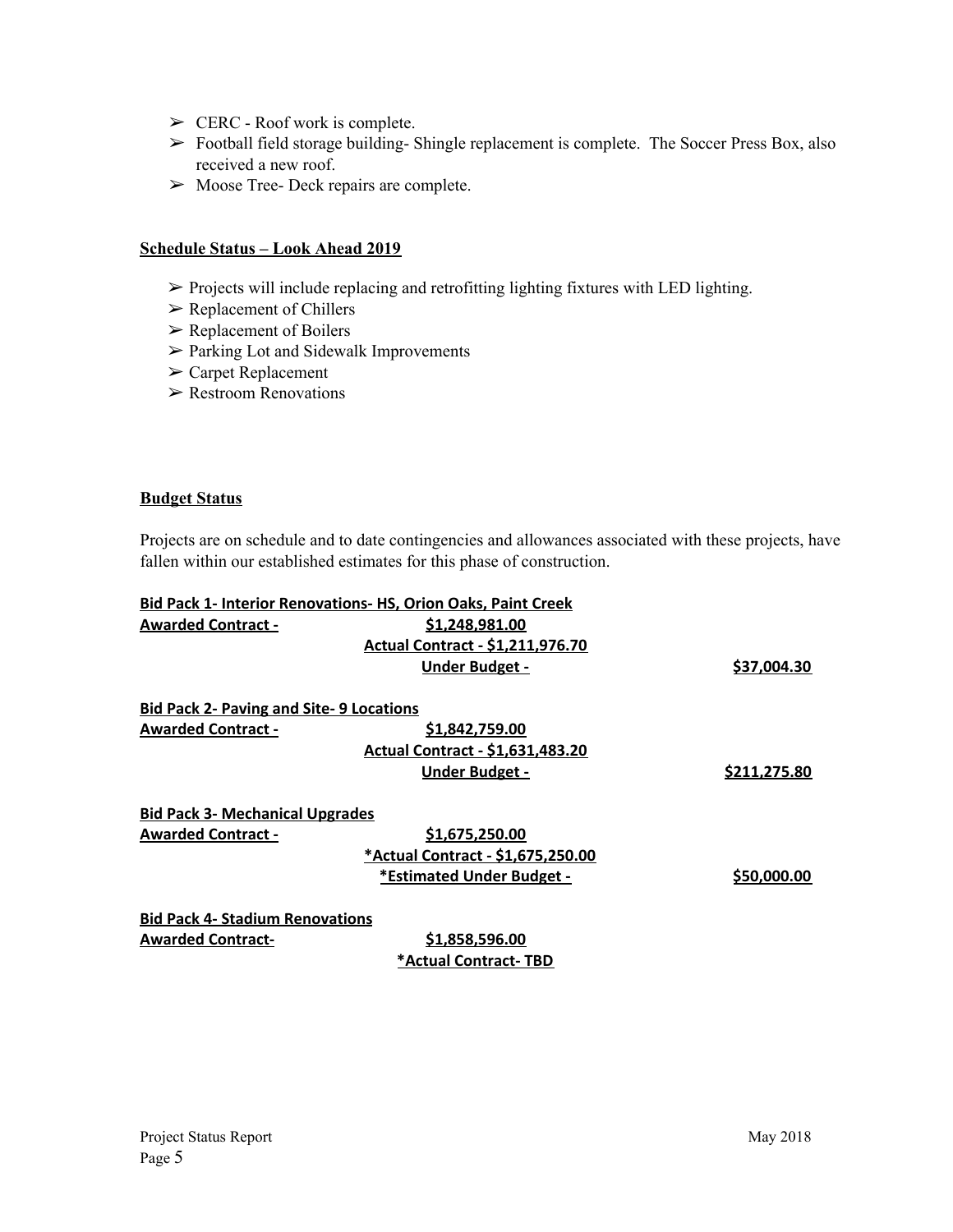### **10 Year Program - SINKING FUND**

| <b>Building</b>              | <b>Budget Amound</b> | <b>Budget Committed</b> | <b>Budget Remaining</b> | <b>Percent of Scope</b><br><b>Committed</b> |
|------------------------------|----------------------|-------------------------|-------------------------|---------------------------------------------|
| <b>Blanche Sims</b>          | 1,317,499            | 220,200                 | 1,097,299               | 17%                                         |
| Carpenter                    | 988,694              | 380,138                 | 608,556                 | 38%                                         |
| Orion Oaks                   | 1,024,222            | 844,114                 | 180,108                 | 82%                                         |
| <b>Paint Creek</b>           | 1,031,509            | 48,643                  | 982,866                 | 5%                                          |
| Pine Tree Ctr.               | 1,117,073            | 1,391                   | 1,115,682               | 0%                                          |
| <b>Stadium Drive</b>         | 1,057,136            | 106,592                 | 950,544                 | 10%                                         |
| Webber                       | 1,382,471            | 2,770                   | 1,379,701               | 0%                                          |
| Oakview                      | 1,933,750            | 149,739                 | 1,784,011               | 8%                                          |
| <b>Scripps</b>               | 1,878,065            | 289,114                 | 1,588,951               | 15%                                         |
| Waldon                       | 2,238,525            | 529,920                 | 1,708,605               | 24%                                         |
| LO High School               | 8,264,563            | 4,551,810               | 3,712,753               | 55%                                         |
| <b>CERC</b>                  | 2,024,502            | 243,127                 | 1,781,375               | 12%                                         |
| Transportation               | 385,700              | 5,942                   | 379,758                 | 2%                                          |
| Administration               | 139,200              | 8,574                   | 130,626                 | 6%                                          |
| <b>Moose Tree</b>            | 143,840              | 2,685                   | 141,155                 | 2%                                          |
| <b>District Improvements</b> | 10,355,910           | 393,278                 | 9,962,632               | 4%                                          |